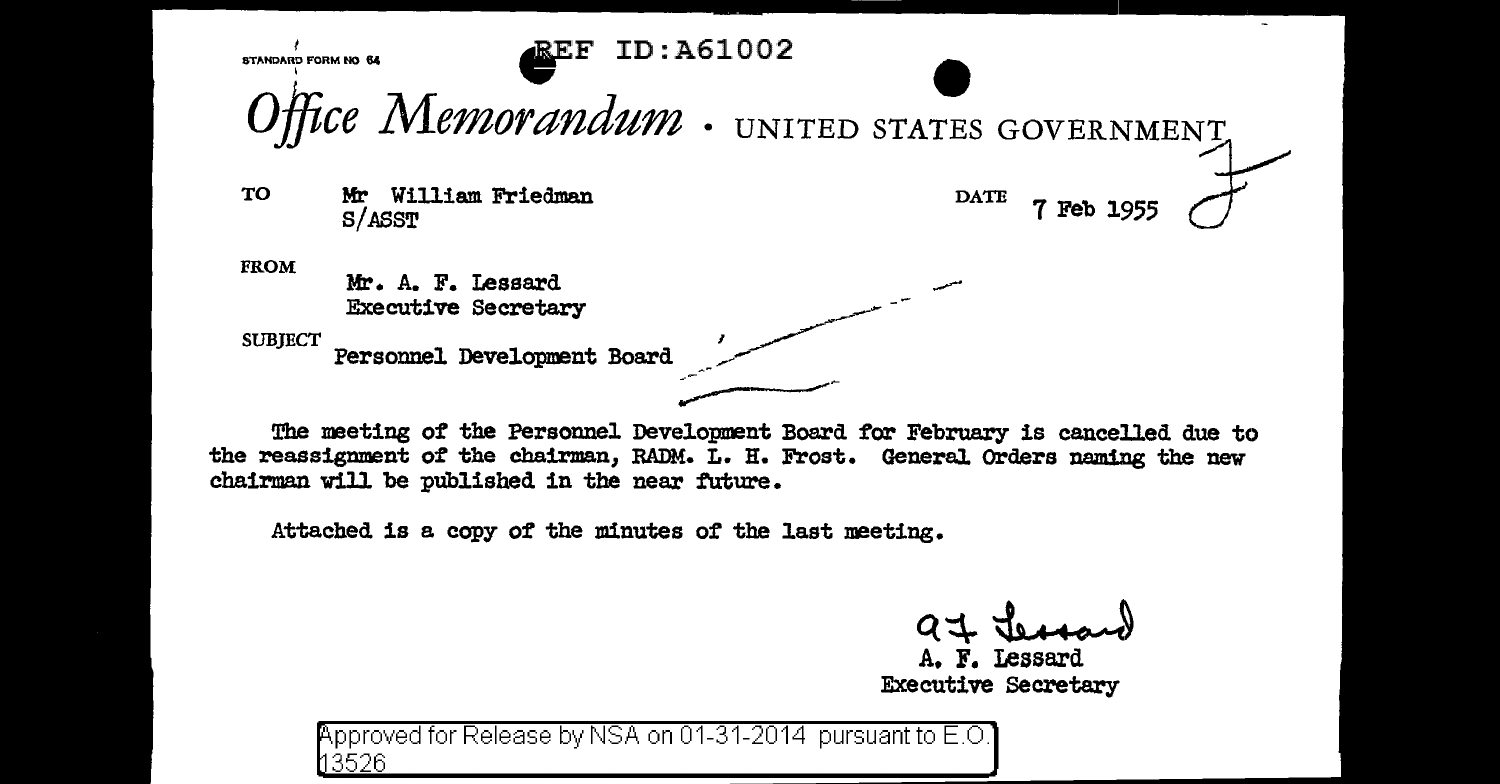

## MEETING OF PERSONNEL DEVELOPMENT **BOARD**

13 January 1955

Captain D. M. Agnew opened the moeting in the absence of the Chairman at 1330 with the following members or alternates present:

> Col. A. R. Marcy, USA Mr. William Friedman Dr. S. Kullback Col. K. I. Davis, USA Col. Duncan Sinclair, USA Dr. Sydney Jaffe Mr. Oliver Kirby

Mr. A. F. Lessard reviewed the status of projects presently before the Board. The project on Executive Rotation was assigned to a joint committee composed of Personnel, Training, and Operations Committees, under Colomel Duncan Sinclair, Chairman. The Project on Executive Appraisal was assigned to joint committees composed of Personnel and Training Committees under Mr. S. L. Patterson, Chairman.

Dr. S. Jaffe, TMJ. briefed the Board on development programs available in NSA which utilize outside training facilities. A copy of the chart used in the briefing is attached.

Discussion of the NSA Fellowship Program for 1955-56 resulted in the following decisions:

- 1) Nominations for the Fellouship Program will be made both by Office Chiefs and by individual applications.
- 2) Those selected for the Program will be notified in March in order to allow ample time for settlement of personal affairs.
- 3) No supervisor can prevent an individual's application from being submitted. Supervisors, however, will be asked for recommendations.
- 4) Previous acceptance for graduate study at a university will not beAcriteria/for selection.
- 5) An ad hoc committee will be appointed to screen applications. This ad hoc countitee of three may call on any person in the Agency to lend technical assistance. This committee will consist of Dr. S. Jaffe, Chairman, Col. D. Sinclair, Mr. O. Kirby. Applications will be arranged in order of the best qualified according to selection criteria listed in (7) below.